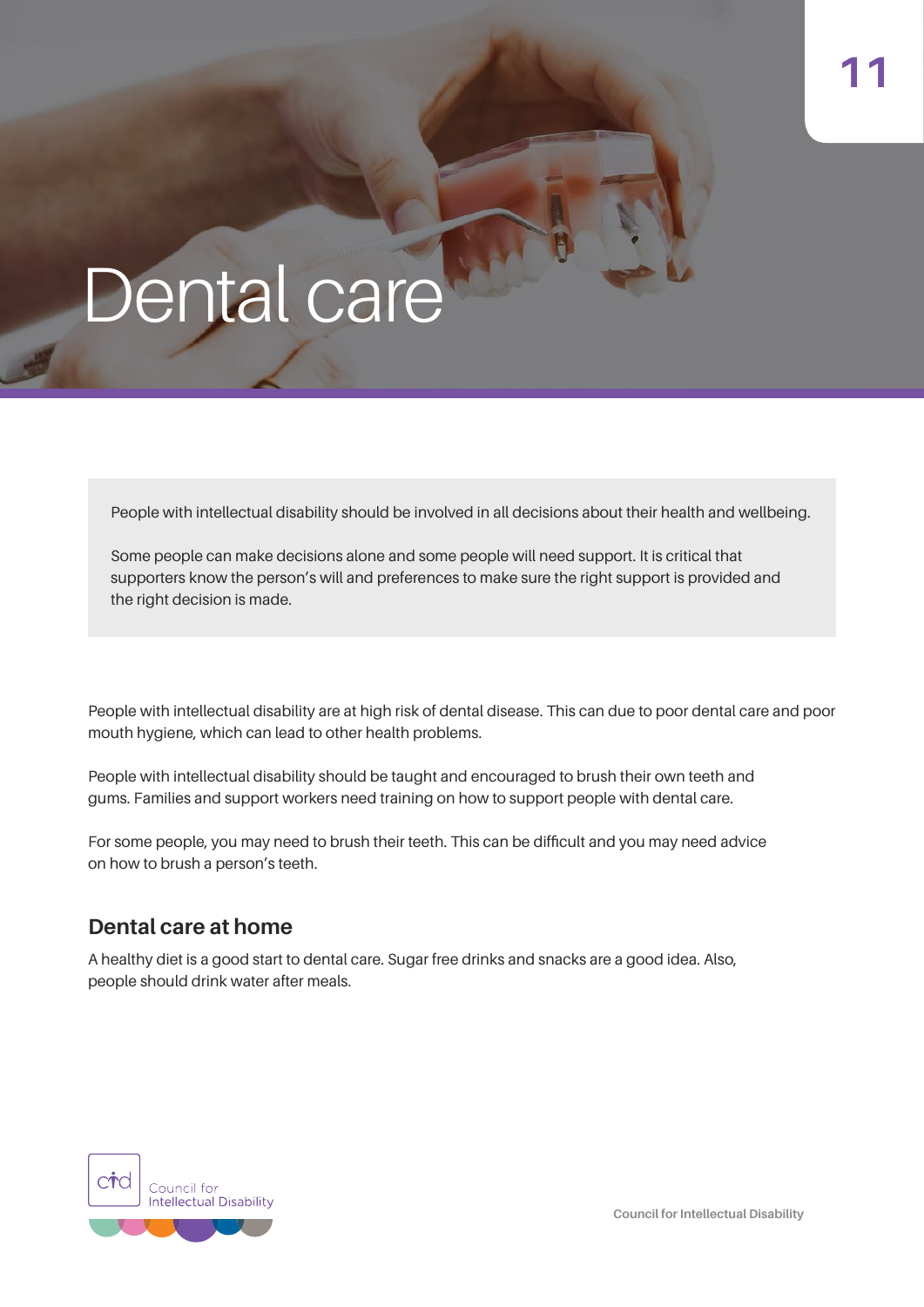All people with intellectual disability need to be shown how to brush their teeth and gums correctly. Some people will need lots of training and to be reminded to brush their teeth regularly. People with limited fine motor skills may need brushes with adapted handles. Incorrect brushing can cause gum disease. This is painful and the person may then resist having their teeth and gums brushed.

Some people will need family or support workers to brush their teeth and gums. Cleaning someone else's teeth is quite complex and intrusive. You should get professional advice on how to do it. Making a video of a dentist demonstrating how to brush someone's teeth can be helpful.

Westmead Centre for Oral Heath has hygienists to train carers, educators and staff in oral hygiene techniques. The Sydney Dental Hospital has a special outreach program to help some disadvantaged groups with their dental care. Unfortunately, these supports will not always be available. But, here are some key tips on how to keep a person's mouth healthy:

- Have the person in a reclining position when brushing their teeth turn their head to the side if they are likely to choke.
- Brush the teeth and gums twice a day morning and night. If only once a day is possible, it should be at night, after eating.
- Use an electric tooth brush if the person will accept it it is easier to use and cleans better.
- Use a three-sided tooth brush.
- Brush in small circles along the gum line where the gums and teeth meet.
- Use a pea-sized amount of a high fluoride tooth paste this strengthens the teeth.
- Use dental floss or interdental brushes.
- Use mouth wash or gel with Chlorhexidine one hour after toothpaste. This reduces the bacteria that causes dental decay.
- If necessary, use props to keep the person's mouth open.
- Clean dentures after each meal and leave them in water overnight.

### **Preventive care at the dentist**

Regular check-ups are essential to good dental health. Dentists recommend that people have check-ups every 3 – 6 months. The dentist should provide preventive treatment like cleaning off plaque and tartar and applying fluoride, as well as filling any cavities.

It is important for dentists to have an accurate dental and medical history. This can be documented in a person's health record.